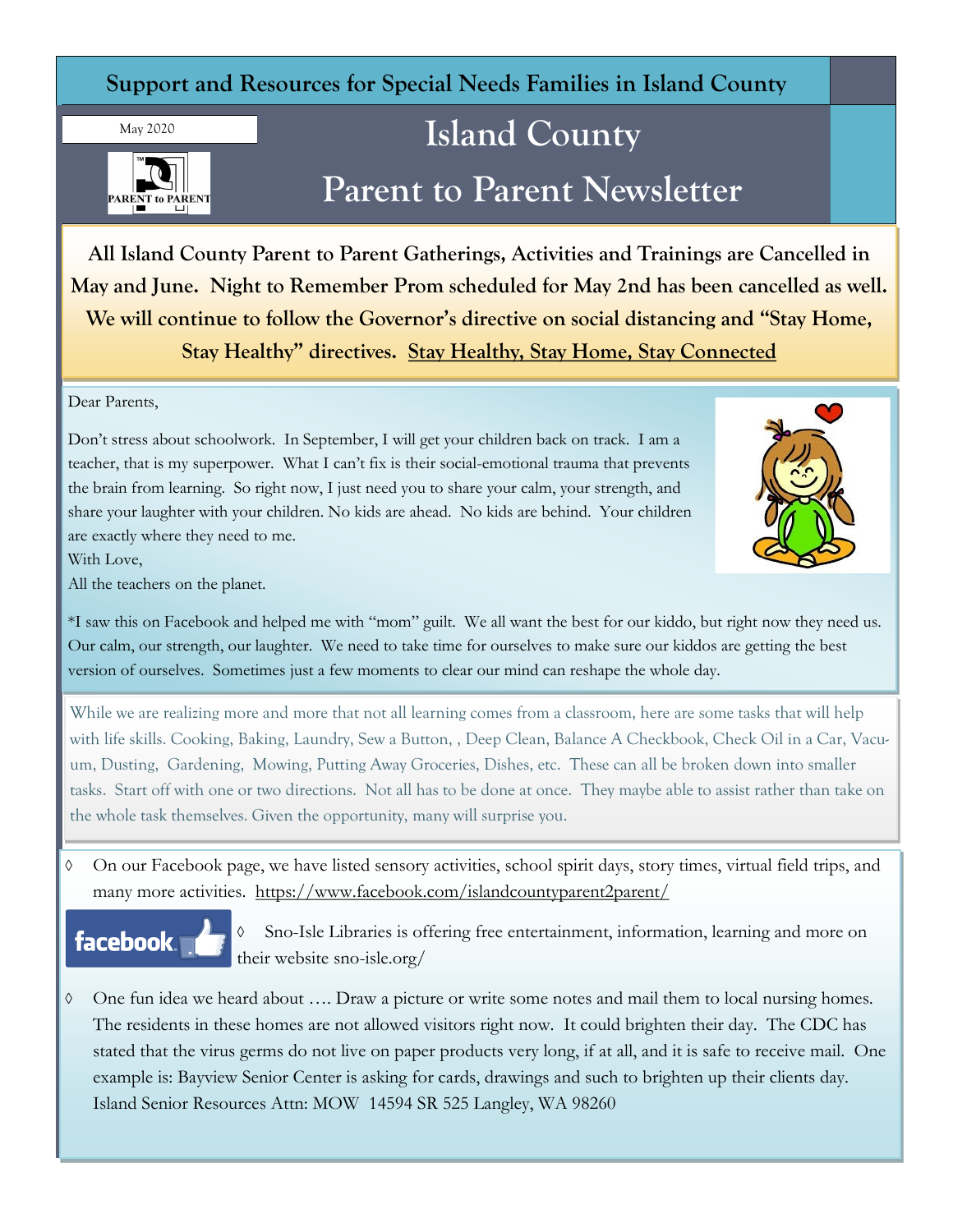# **Diaper and Incontinence Product Coverage Through Medicaid and Insurance**

One of the largest daily expenses many families face is probably one you would not think of: diapers. Unlike the average typically developing child, children with medical complexity or other special needs often require diapers and other incontinence products for much longer than their peers, sometimes their entire lives.

Diapers may cost families \$120 a month or more, and wipes, disposable underpads (chux), and other incontinence products may add substantially to the cost. Most—but not all—children with private insurance do not receive coverage for diapers. All children enrolled in Medicaid programs in every state are entitled to diaper coverage. Unfortunately, many states have made it difficult for children to receive this benefit even though they are clearly entitled to it.

#### **MEDICAID, EPSDT, AND DIAPERS**

All children in Medicaid programs are covered by a provision called EPSDT, which stands for Early and Periodic Screening, Diagnosis, and Treatment. This provision can basically be thought of as the package of services each state Medicaid plan is required to offer all children from birth through age 21. This program began in 1967, and was intended to ensure children received appropriate diagnosis and treatment of their condition as early as possible to prevent long term health consequences.



Under the guidelines of the Medicaid Act, EPSDT must provide appropriate medically necessary treatment once a doctor has diagnosed a child with a condition. Included within medically necessary treatment is "home health care" that is provided to ameliorate a child's condition. This provision has largely been interpreted to mean that any medical supplies and equipment must be provided for a child to treat a diagnosed condition, and Title 42 CFR section 440.70, the US code dealing with public health, clarified that this means medical supplies, equipment, and appliances. A previous lawsuit also clarified that the term "medical supplies" includes incontinence products.1 Thus, if a child has a diagnosed condition of incontinence of bowel or bladder, EPSDT is required to cover the appropriate home health care treatment for this condition, which typically includes diapers or other incontinence products.

For years, many states had failed to provide diaper coverage through Medicaid. In 2009, a lawsuit was brought against the state of Florida on behalf of Sharret Smith, a teenager with cerebral palsy who was incontinent. The state Medicaid manual for Florida specifically excluded coverage of diapers, and this lawsuit alleged that excluding diapers violated EPSDT for children under 21. On January 27, 2010, the case was decided by a United States District Court judge in favor of the child, and Florida has been mandated to provide diapers to children with diagnosed incontinence.

While this lawsuit only directly affects Florida, most states have taken notice of the ruling and are also providing diapers.

#### **WHO CAN GET DIAPERS AND HOW TO GET THEM**

EPSDT states that payment will only be made for treatment of a diagnosed medical condition, so diapers can only be prescribed for children who remain incontinent beyond the typical age of potty training. Most states begin covering diapers at age three or four. A few states do not begin coverage until age five, and several will cover diapers before the age of three with a medical diagnosis.

The process for getting diapers typically requires several components:

- Obtain a detailed prescription or letter of medical necessity from your child's doctor, which may include your child's main diagnosis, a diagnosis of incontinence, an estimated duration of the condition, and the amount of supplies needed per month.
- Obtain prior approval for the items from Medicaid (in most states).
- Contact an approved home health vendor or pharmacy to provide the items.

Some states have streamlined the process by working with just one or two home health vendors. In these states, often all you must do is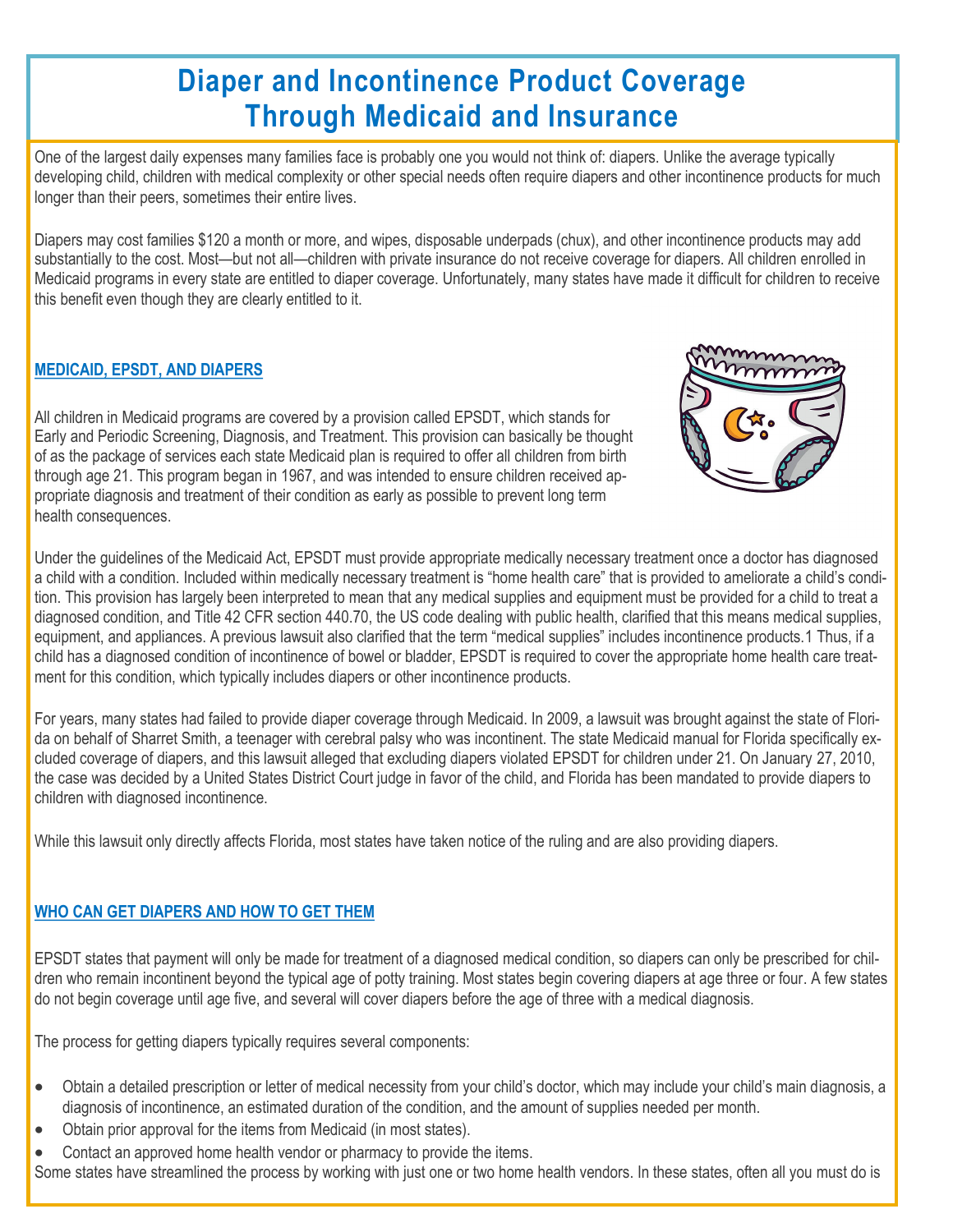call the vendor and request diapers. The vendor will obtain the physician's prescription and Medicaid approval.

States vary in what they will cover. Most will only cover generic brand or youth diapers. Some will cover pull-ups, but some will not. Most cover disposable underpads (chux), but only some cover wipes. Despite official guidelines in each state, it is often possible to get additional items, such as microwaveable bath cloths or heavy duty wipes, if a doctor writes a letter of medical necessity for the items, specifying how they ameliorate a specific condition.



#### **WHEN YOUR STATE DENIES COVERAGE**

Some states, including Georgia and a few others, have been reluctant to supply diapers. In some cases, this is only because local authorities are not aware of state policies and may give families incorrect information. In other states, private managed care organizations running Medicaid programs have their own regulations and may attempt to deny benefits that the state is required to cover. In either case, diapers ARE a covered service, and appealing to your state should resolve the issue.

To begin the process, simply have your physician submit a letter asking for approval of diapers to your state or local Medicaid office. In this letter, your physician should include the following statement, along with information about your child's diagnosis, incontinence, and other standard information:

Children under the age of 21 must receive federally mandated EPSDT benefits, which include medically necessary treatment for a diagnosed condition such as incontinence. Medically necessary treatment includes home health care, specifically medical supplies, equipment, and supplies, as indicated by 42 CFR section 440.70.

If your state continues to deny diapers, you may want to contact your state's Protection and Advocacy office, remind them about EPSDT and the aforementioned Florida lawsuit, and ask for their assistance in resolving your issue. An [official list of these organi](https://acl.gov/programs/aging-and-disability-networks/state-protection-advocacy-systems)[zations](https://acl.gov/programs/aging-and-disability-networks/state-protection-advocacy-systems) can be found online at the US Department of Health and Human Services.

All states are also required to have a [family to family health information center](https://familyvoices.org/affiliates/) who may be able to assist you. A [list of these organi](https://familyvoices.org/affiliates/)[zations](https://familyvoices.org/affiliates/) is available from the Family Voices website.

In some cases, families have difficulty obtaining information about what companies are approved vendors for diaper coverage in their state. In this instance, contact your child's case manager (if applicable) or your state Medicaid office for more information. It may also be helpful to contact another local family or disability advocacy organization to obtain this information.

#### **PRIVATE INSURANCE**

Private insurance plans are not required to offer comprehensive benefits, and most do not cover diapers or other incontinence supplies. Nonetheless, it is worthwhile to try to use a vendor who will attempt to bill your private insurance, because you may be surprised to find the supplies approved. One parent had the experience of her private insurance sending out a denial letter stating the policy did not cover incontinence supplies; however, when the insurance company was billed for the supplies under standard medical supply codes, the items were covered and paid for.

#### **THE MORAL OF THE STORY**

Diapers are covered for every child with diagnosed incontinence who is past the potty training age, as long as the child has Medicaid. Private insurance plans vary and may or may not cover diapers. Hopefully this information can help families obtain diaper coverage and save a little bit of money each month!

<https://complexchild.org/articles/2012-articles/january/diaper-coverage/>